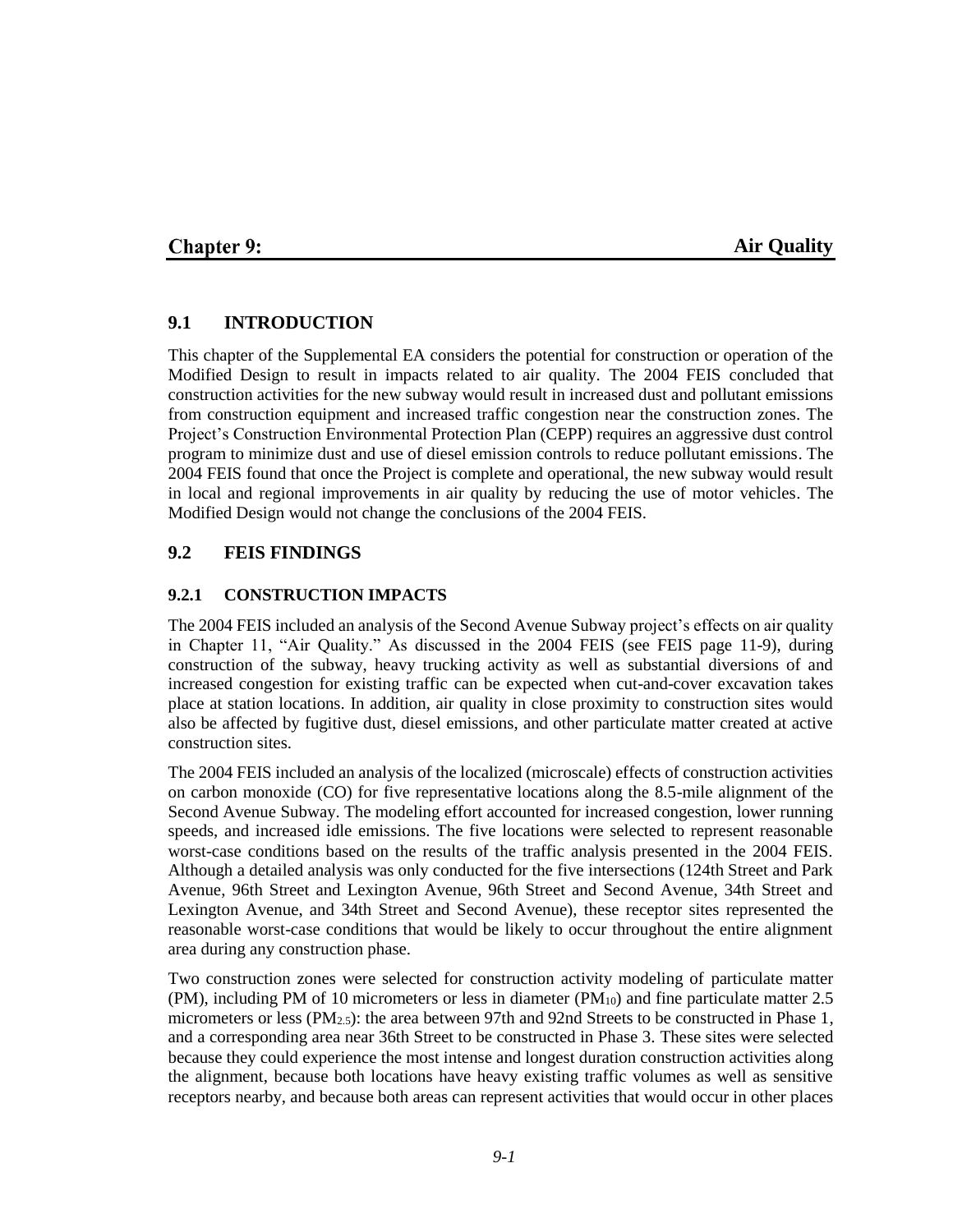along the alignment. At both locations, two construction activities were modeled separately: the open-cut station excavation process and the spoils removal process for the Tunnel Boring Machine (TBM). These activities were chosen for modeling because they would each require a large number of construction vehicles and machinery over a multi-year period and because they would also occur at all locations where stations would be constructed. Further, although a variety of construction techniques could be used to build a particular project element, these two construction activities (open cut station excavation and TBM spoils removal) would result in the greatest potential effect to air quality. Consequently, the activities analyzed represent the worst-case conditions at those construction sites, and the results of the analysis for these activities can be used to make conclusions about other portions of the subway alignment where less construction activity would take place.

The 2004 FEIS's air quality analysis concluded that the Project's construction activities, including construction activities at the construction sites and truck trips, congestion, and diversions of existing traffic on the roadways, would not result in adverse impacts on carbon monoxide (CO) levels that would exceed standards or benchmarks. In addition, particulate matter of 10 micrometers or less in diameter  $(PM_{10})$  concentrations were not predicted to exceed standards or benchmarks.

In the areas immediately adjacent to major construction sites, the Project's construction activities were projected to result in maximum local annual increases in concentrations of finer particulate matter, PM<sub>2.5</sub>, concentrations that would exceed the interim annual threshold value of 0.3  $\mu$ g/m<sup>3</sup> that was used at that time by the New York State Department of Environmental Conservation (NYSDEC) in review of projects requiring New York State air quality permits. At that time, some of the background particulate matter of 2.5 micrometers or less in diameter  $(PM_{2.5})$  levels exceeded the annual National Ambient Air Quality Standards (NAAQS) at monitoring stations within the study area. While maximum 24-hour average increases in  $PM<sub>2.5</sub>$  concentrations from diesel exhaust only (i.e., not including fugitive dust) was not predicted to exceed the interim guidance threshold value of 5  $\mu$ g/m<sup>3</sup>, the maximum projected 24-hour increase in PM<sub>2.5</sub> concentrations including fugitive dust were predicted to exceed those values. However, total daily  $PM_{2.5}$ concentrations, including background levels during construction, were predicted to be below the NAAQS.

While the Project was not required to meet the NYSDEC and New York City Department of Environmental Protection (NYCDEP) thresholds, the criteria were applied to assess the magnitude of the Project's effects and to identify mitigation measures to minimize the generation of  $PM_{2.5}$  to the maximum extent practicable. As a result, construction for the Project was required to follow measures to reduce air pollutant emissions. These measures were set forth in the Project's CEPP and included an aggressive dust control program, including dust covers for trucks, (water) spray misting exposed areas, and using safe chemical dust suppressants to treat and control spoils at construction areas. In addition, a fence of an appropriate height was required to surround the construction sites to reduce wind-borne dust. To reduce emissions from construction equipment, the CEPP required diesel emission controls for non-road equipment. These controls required that all heavy equipment use ultra-low sulfur diesel (ULSD) fuel and diesel particle filters (DPF) or other retrofit technology, in accordance with MTA policies. In addition, idling time for all diesel equipment was limited to three consecutive minutes, except in certain limited circumstances.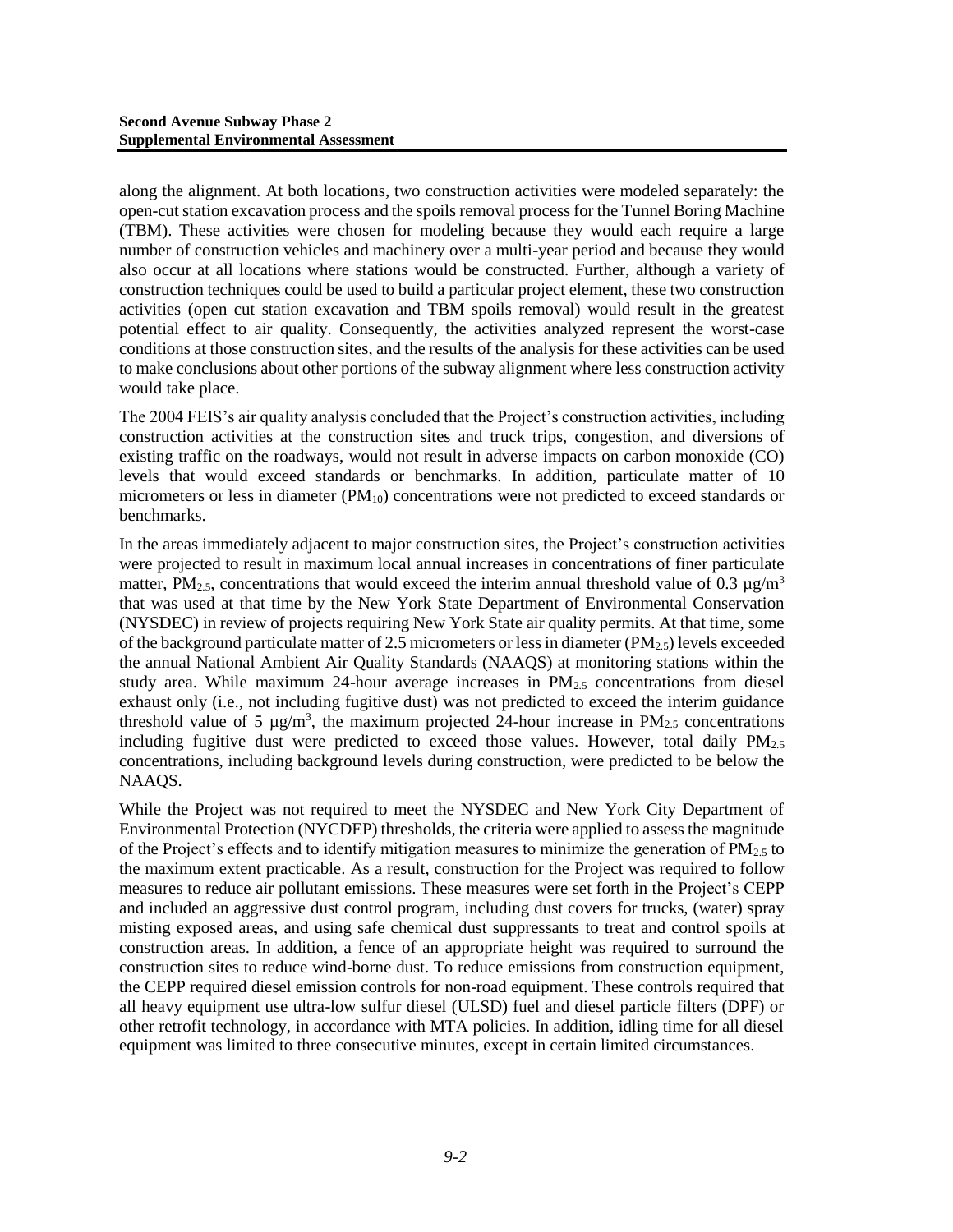## **9.2.2 PERMANENT IMPACTS**

As described in the 2004 FEIS, the completion of the Second Avenue Subway will result in overall benefits to local and regional air quality by reducing vehicle trips and vehicle miles of travel. The 2004 FEIS outlined the improvements in regional air quality that would result once the Second Avenue Subway was operational. The 2004 FEIS stated that the Project would contribute to the ongoing improvement in New York City's air quality by decreasing traffic and related congestion. The Project was not projected to increase vehicular traffic at intersections within the study area, and therefore was not projected to result in localized increases in air pollutants.

## **9.3 UPDATE OF BACKGROUND CONDITIONS**

Subsequent to the 2004 FEIS, certain air quality standards, regulations, and criteria have been revised, which affects how air quality analyses for proposed projects are conducted. These include the following:

- Changes in the NAAQS;
- Changes in NAAQS attainment status and relevant State Implementation Plans (SIP) in the New York City area;
- Changes in other criteria applied for determining the significance of potential impacts; and
- Changes in engine emissions standards.

Non-road engine emissions are regulated through manufacturing requirements known as tiers. The highest (cleanest) tier, Tier 4, was finalized in 2004 after the 2004 FEIS was published, and imposes stricter PM and nitrogen oxides  $(NO<sub>x</sub>)$  emission requirements that were phased in (depending on engine type and size) from 2008-2014, with some exceptions. Cleaner on-road diesel engines were phased in earlier, starting with model year 2007.

The U.S. Environmental Protection Agency (USEPA) established a new 1-hour average  $NO<sub>2</sub>$ standard of 100 parts per billion (ppb), effective April 12, 2010, in addition to the annual standard. However, at this time, EPA has not issued new regulations and guidance that would outline methods and criteria for evaluating  $1$ -hour  $NO<sub>2</sub>$  impacts from project-level emissions. Therefore, although EPA has promulgated the 1-hour standard, it has yet to be fully implemented.

In addition, since the 2004 FEIS, background air pollutant concentrations have changed. Moreover, the models and methodologies used to perform air quality analyses have evolved.

Also since the 2004 FEIS, during construction of Phase 1, blasting activities resulted in odors and emissions that raised community concerns. To address these concerns, MTA undertook several studies in 2012 to assess the adequacy of the contractor's ongoing Community Air Monitoring Plan and to make recommendations for improving its efficacy as a warning system to take corrective action when problems occur. Additional measures were implemented to address these emissions.

# **9.4 PHASE 2 MODIFIED DESIGN—CHANGES IN IMPACTS**

### **9.4.1 CONSTRUCTION IMPACTS**

Some of the proposed changes in construction means and methods for the Modified Design would reduce the intensity of construction and the ensuing air pollutant emissions. Specifically, the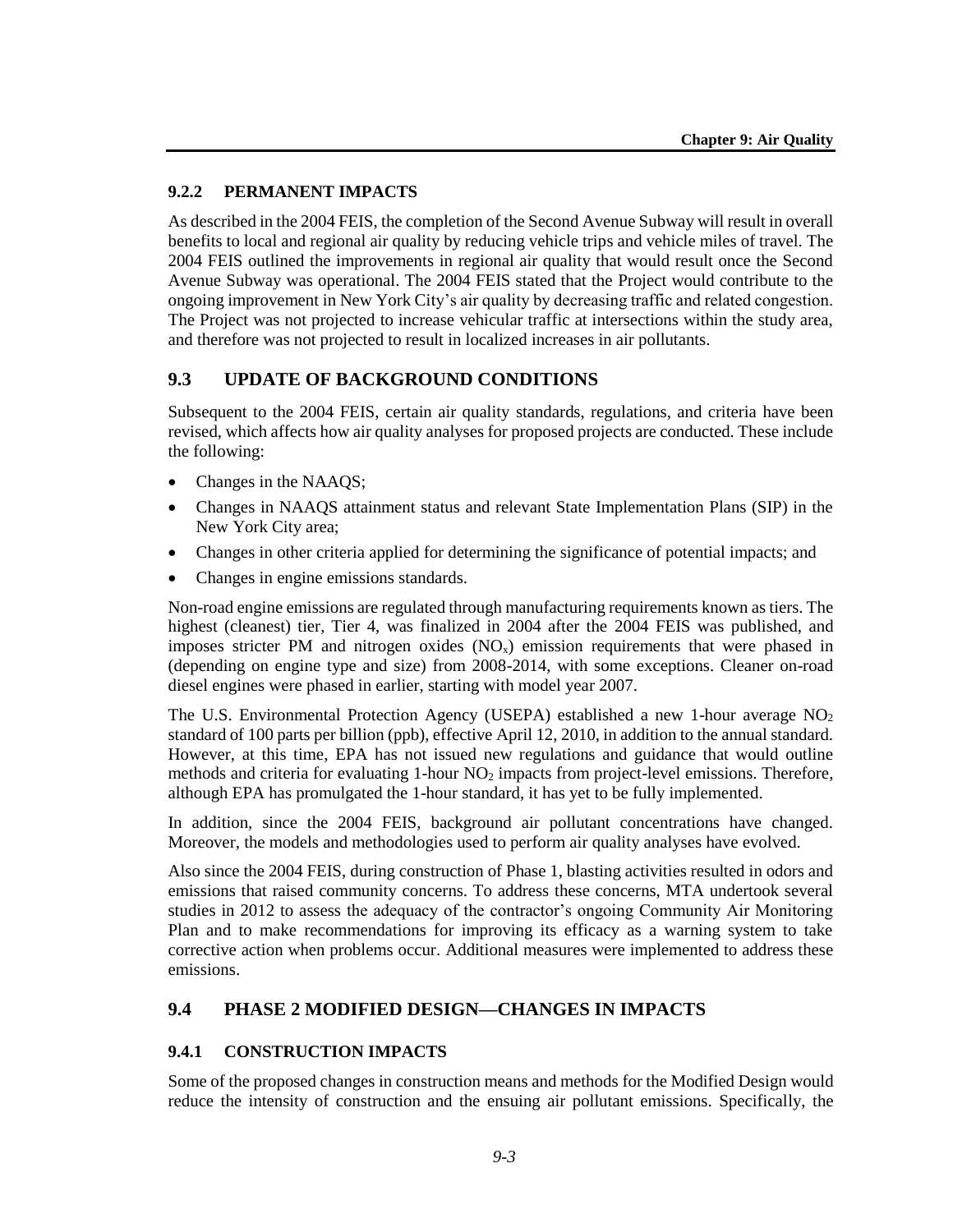l

reduction of cut-and-cover construction along 125th Street would reduce the associated surface disruptions and dust emissions. It would also reduce truck traffic needed to remove spoils, as the amount of excavation would be substantially reduced. In addition, on Second Avenue, the amount of cut-and-cover construction at the north end of the 116th Street Station would be substantially reduced because of the Modified Design's smaller bellmouth and shift in the terminus of the curved tunnel southward from about 122nd Street to about 120th Street. While this change would require some additional demolition of the existing 1970s tunnel between 118th and 120th Streets, the originally proposed bellmouth location north of 120th Street would have required more substantial cut-and-cover construction than is now proposed.

As described above, reasonable projections of construction-related 1-hour average  $NO<sub>2</sub>$ concentrations are not possible based on existing methods and data. However, given the magnitude of the  $NO<sub>x</sub>$  emissions associated with the Project's construction, exceedances of the 1-hour  $NO<sub>2</sub>$ standard resulting from construction activities could occur. To mitigate potential construction related NO<sup>2</sup> impacts to the extent practicable, land-based non-road diesel-powered vehicles and construction equipment rated Tier 3 or higher would be used where conforming equipment is available, and the use of such equipment is practicable.

Mitigation will be implemented consistent with what was described in the 2004 FEIS. As described in Section 9.2.1, the 2004 FEIS required an aggressive dust control program, including dust covers for trucks, (water) spray misting exposed areas, and using safe chemical dust suppressants, and the use of the maximum practicable emission reduction technologies for offroad and non-road engines to the maximum extent practicable.

The mitigation program for Phase 2 will be enhanced to meet current standards for best practices aimed at achieving maximum practicable dust and  $PM_{2.5}$  emissions reductions, and adding  $NO<sub>x</sub>$ emissions reductions by requiring cleaner engine selection, thus meeting the mitigation requirement. The Phase 2 mitigation program will include the following measures:

- 1. The dust mitigation plan will be aimed at reducing dust emissions to the extent practicable, using measures for all activities that may result in dust emissions. The plan will be specific to construction sites and jobs and will include a no-visible-dust policy.
- 2. The contractor will be required to establish a program for controlling emissions from blasting, where blasting is used, including measures to monitor the efficacy of the controls and address issues as they arise.
- 3. All diesel engines with a power rating of 50 horsepower (hp) or greater will be required to meet at least the Tier 3 EPA emissions rating (other than engines where there is no Tier 3) and to be retrofit with a diesel particle filter (DPF) (other than engines already equipped with DPF).<sup>1</sup> Minor exceptions would be considered on a case-by-case basis if tier or retrofit requirements are not practicable, with next-best mitigation options considered instead, including but not limited to, flow-through wire mesh filters and diesel oxidation catalysts.

<sup>1</sup> The first federal regulations for new non-road diesel engines were adopted in 1994, and signed by EPA into regulation in a 1998 Final Rulemaking. The 1998 regulation introduces emissions standards for all equipment 50 hp and greater, referred to as Tier 1, and phases in the increasingly stringent Tier 2 and Tier 3 standards for equipment manufactured in 2000 through 2008. In 2004, the EPA introduced Tier 4 emissions standards with a phased-in period of 2008 to 2015. The Tier 1 through 4 standards regulate the EPA criteria pollutants, including PM, hydrocarbons (HC), NOx and CO.